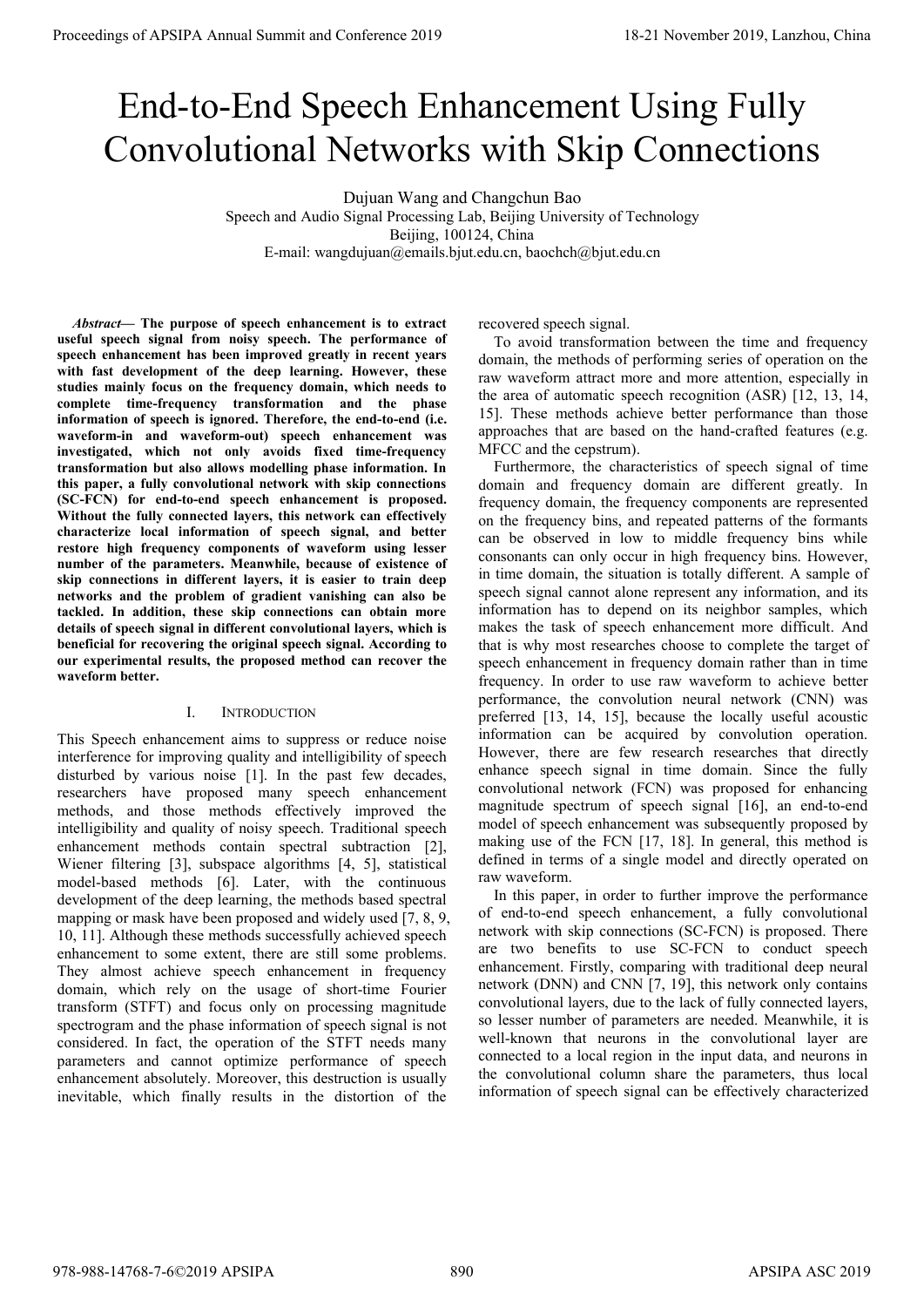Proceedings of APSIPA Annual Summit and Conference 2019<br>
[17]. Moreover, differing from the FCN [16], in this work, out) speech enhancement h<br>
skip connections are added between convolutional layers, researches. End-to-end Proceedings of APSIPA Annual Summit and Conference 2019<br>
[17]. Moreover, differing from the FCN [16], in this work, out) speech enhancement<br>
skip connections are added between convolutional layers, researches. End-to-end<br> Proceedings of APSIPA Annual Summit and Conference 2019<br>
[17]. Moreover, differing from the FCN [16], in this work, out) speech enhancement h<br>
skip connections are added between convolutional layers, researches. End-to-end Proceedings of APSIPA Annual Summit and Conference 2019<br>
[17]. Moreover, differing from the FCN [16], in this work, out) speech enhancement have<br>
skip connections are added between convolutional layers, esearches. End-to-e Proceedings of APSIPA Annual Summit and Conference 2019<br>
[17]. Moreover, differing from the FCN [16], in this work, out) s<br>
skip connections are added between convolutional layers, reseau<br>
which not only makes training net concedings of APSIPA Annual Summit and Conference 2019 18-21 N<br>
7]. Moreover, differing from the FCN [16], in this work, out) speech enhancement have<br>
the rest or different convolutional layers, researches. End-to-end spee

Proceedings of APSIPA Annual Summit and Conference 2019 18-21 1<br>
[17]. Moreover, differing from the FCN [16], in this work, out) speech enhancement have<br>
skip connections are added between convolutional layers, exerches. E Proceedings of APSIPA Annual Summit and Conference 2019<br>
[17]. Moreover, differing from the FCN [16], in this work, out) speech enhancement have<br>
skip connections are added between convolutional layers, researches. End-to-Proceedings of APSIPA Annual Summit and Conference 2019<br>
[17]. Moreover, differing from the FCN [16], in this work, out) speech enhancement have<br>
skip connections are added between convolutional layers, researches. End-to-Proceedings of APSIPA Annual Summit and Conference 2019<br>
[17]. Moreover, differing from the FCN [16], in this work, out) speecl<br>
skip connections are added between convolutional layers, researches.<br>
which not only makes tr The Section of the FCN [16], in this work,<br>readded between convolutional layers,<br>rest training networks easier but helps more since<br>rved in different convolutional layers so<br>al is recovered better.<br>aper is organized as fol 7]. Moreover, differing from the FCN [16], in this work, out) speech enhancement<br>
ip connections are added between convolutional layers, researches. End-to-end<br>
eich not only makes training networks easier but helps more<br>

skip connections are added between convolutional layers, researches. End-to-end speech details research achieved in different convolutional layers so that the speech signal is recovered better.<br>
The rest of this paper is o which not only makes training networks easier but helps more<br>speech details reserved in different convolutional layers so<br>that the speech signal is recovered better.<br>The rest of this paper is organized as follows. In Secti speech details reserved in different convolutional layers so<br>
The rest of this paper is organized as follows. In Section 2,<br>
the related works are described. In Section 3, the details of the<br>
proposed method are presented. that the speech signal is recovered better.<br>
The rest of this paper is organized as follows. In Section 2,<br>
the related works are described. In Section 3, the details of the<br>
proposed method are presented. Experimental set The rest of this paper is organized as follows. In Section 2,<br>the related works are described. In Section 3, the details of the<br>proposed method are presented. Experimental setup is<br>provided in Section 4, test results are d the related works are described. In Section 3, the details of the<br>
proposed method are presented. Experimental setup is<br>
provided in Section 4, test results are discussed in section 5,<br>
and the conclusions are given in sec proposed method are presented. Experimental setup is<br>provided in Section 4, test results are discussed in section 5,<br>and the conclusions are given in section 6.<br>II. RELATED WORK<br>Although speech enhancement till needs to be  $[17]$ . d the conclusions are given in section 6.<br>
II. RELATED WORK<br>
Although speech enhancement based on spectral features<br>
ve achieved great success, modeling raw waveform for<br>
every achieved speech enhancement still needs to be II. RELATED WORK<br>
II. RELATED WORK<br>
have achieved great success, modeling raw waveform for<br>
speech enhancement still needs to be investigated. At present,<br>
directly processing raw speech signal [12, 13, 14, 15].<br>
Recently, II. RELATED WORK<br>
Michough speech enhancement based on spectral features<br>
have achieved great success, modeling raw waveform for<br>
speech enhancement still needs to be investigated. At present,<br>
many researches have conduct Although speech enhancement based on spectral features<br>have achieved great success, modeling raw waveform for<br>speech enhancement still needs to be investigated. At present,<br>many researches have conducted speech recognitio

Although speech enhancement based on spectral reatures<br>
have achieved great success, modeling raw waveform for<br>
speech enhancement still needs to be investigated. At present,<br>
many researches have conducted speech recognit makes increases incolled and the mean till needs to be investigated. At present enhancement still meat and the search is denoted speech enhancement with raw waveform has begun to attract many attentions. S.-W. Fu has propo speech ennancement sun needs to be messugded. At present,<br>
may research since contractly processing raw speech signal [12, 13, 14, 15].<br>
Recently, speech enhancement with raw waveform has begun<br>
to attract many attentions. many researches nave conducted speech recognition by<br>directly processing raw speech signal [12, 13, 14, 15].<br>Recently, speech enhancement with raw waveform has begun<br>to attract many attentions. S.-W. Fu has proposed a spee decently, processing raw speech signal [12, 13, 14, 15].<br>
Recently, speech enhancement with raw waveform as begun<br>
to attract many attentions. S.-W. Fu has proposed a speech<br>
enhancement approach that directly uses the raw Exercity, species management will raw waveform as begun to attract may detect enhancement approach that directly uses the raw waveform [17].<br>
For the characteristics of raw waveform, convolutional and is expected to proper to attract many attentions. S.-w. Fu has proposed a specent<br>
enhancement approach that directly uses the raw waveform<br>
[17]. For the characteristics of raw waveform, convolutional<br>
CNN was usually chosen as network model entrancement approach that directly uses the raw waveform<br>
[17].<br>
For the characteristics of raw waveform, convolutional<br>
CNN was usually chosen as network model to process raw<br>
estimate of<br>
cCNN was usually chosen as net [17]. For the characteristics of raw waveform, coperation is considered as the first choice. In CNN was usually chosen as network model to waveform [12, 14, 20]. However, a sample of s and its neighbors are interdependent For the characteristics of raw waveform, convolutional<br>
For the cartion is considered as the first choice. In early work,<br>
NN was usually chosen as network model to process raw<br>
methem (12, 14, 20). However, a sample of sp operator is considered as the rist cnoic. In early work,<br>
CNN was usually chosen as network model to process raw<br>
waveform [12, 14, 20]. However, a sample of speech signal<br>
and its neighbors are interdependent in time doma Exity was usually conser as neuvor model to process raw<br>
waveform [12, 14, 20]. However, a sample of speech signal<br>
admanin conversion is unm<br>
and its neighbors are interdependent in time domain, which<br>
and its neighbors waveform [12, 14, 20]. However, a sample of speech signal<br>and its meighbors are interdependent in time domain, which makes it difficult for fully connected layers to generate high<br>and low frequency parts of raw waveform i

and its neighbors are interdependent in time domain, which the makes it difficult for fully connected layers to grow waveform in the same time<br>
and low frequency parts of raw waveform in the same time<br>
[17]. Similarly, it makes it diricult for fluid cometed agres to generate ing and low frequency parts of raw waveform in the same time<br>
and [17]. Similarly, it is not easy for the hidden fully connected<br>
leap learning model has<br>
layers to pro and low requency parts of raw waveform in the same time<br>
I(17). Similarly, it is not easy for the hidden fully connected<br>
Iayers to process raw waveform. Thus, the FCN was<br>
speech enhancement, so h<br>
considered to map raw [17]. Similarly, it is not easy for the hidden fully connected<br>algers to process raw waveform. Thus, the FCN was<br>considered to map raw waveform [17, 18]. Compared to the raw waveform to a<br>traditional CNN, the benefit of t mayers to process raw waveform. Thus, the FCN was the considered to map raw waveform to achieve some determinant of the FCN is that all fully and the considered layers of the CNN are replaced by convolutional speech enhanc considered to map raw waveform [17, 18]. Compared to traditional CNN, the benefit of the FCN is that all fi<br>connected layers of the CNN are replaced by convolutio<br>layers [17, 21]. Skip connections have been studied for a The same of the CNN are replaced by convolutional<br>
The same fitter<br>
In the same fitter<br>
fol. Skip connections were added to the DNN to<br>
Like<br>
of the present, which greatly improved the<br>
convolution<br>
ince of image recogniti Skip connections have been studied for a long time [22, 23, speech, SC-FCN model is a convolutional speech such is the FCN, the convolutional layers, which mere very deep networks, which in greatly improved the features o 24, 25, 26]. Skip connections were added to the DNN to<br>
achieve very deep networks, which greatly improved the<br>
performance of image recognition [23, 24]. In addition, skip<br>
emhancement model to efficient the encoder-deco achieve very deep networks, which greatly improved the<br>
performance of image recognition [23, 24]. In addition, skip<br>
connections also played an important role in encoder-decoder<br>
connections also played an important role

performance of image recognition [23, 24]. In addition, skip<br>connections also played an important role in encoder-decoder<br>metworks to achieve image denoising [25]. Additionally, Ming<br>Tu proposed a similar idea that skip co connections also played an important role in encoder-decoder<br>networks to achieve image denoising [25]. Additionally, Ming<br>Tu proposed a similar idea that skip connections were added<br>to all layers of the DNN to accomplish networks to achieve image denoising [25]. Additionally, Ming<br>
Tu proposed a similar idea that skip connections were added<br>
to all layers of the DNN to accomplish speech enhancement<br>
[26]. Those studies have achieved experi Tu proposed a similar idea that skip connections were added<br>
to all layers of the DNN to accomplish speech enhancement<br>
[26]. Those studies have achieved experimental goal to some<br>
lenefits of the SC-FCN is its<br>
extent by to all layers of the DNN to accomplish speech enhancement<br>
[26]. Those studies have achieved experimental goal to some<br>
sextent by using skip connections.<br>
Sextent by using skip connections.<br>
III. END-TO-END SPEECH ENHANC [26]. Those studies have achieved experimental goal to some<br>
sextent by using skip connections.<br>
Sextent by using skip connections.<br>
III. END-TO-END SPEECH ENHANCEMENT<br>
As mentioned above, the most research works of speec extent by using skip connections.<br>
III. END-TO-END SPEECH ENHANCEMENT<br>
As mentioned above, the most research works of speech<br>
enhancement were completed in frequency domain, and they<br>
focused mainly on processing magnitude

18-21 November 2019, Lanzhou, China<br>out) speech enhancement have become the interest of recent<br>researches. End-to-end speech enhancement model can<br>simply be described in Fig. 1. 18-21 November 2019, Lanzhou, China<br>out) speech enhancement have become the interest of recent<br>researches. End-to-end speech enhancement model can<br>simply be described in Fig. 1. 18-21 November 2019, Lanzhou, China<br>
out) speech enhancement have become the interest of recent<br>
researches. End-to-end speech enhancement model can<br>
simply be described in Fig. 1.



speech Enhancement Model<br>
Fig. 1 End-to-end speech enhancement model<br>
As shown in Fig. 1, the input is noisy signal and output is<br>
an estimate of clean signal. And end-to-end speech<br>
enhancement model is very simple, and t domain conversion is the set of clean signal and output and estimate of clean signal. And end-to-end speech enhancement model is very simple, and the time-frequency domain conversion is unnecessary, which reduces the compl output<br>
Fig. 1 End-to-end speech enhancement model<br>
As shown in Fig. 1, the input is noisy signal and output is<br>
an estimate of clean signal. And end-to-end speech<br>
enhancement model is very simple, and the time-frequency<br> output<br>
Fig. 1 End-to-end speech enhancement model<br>
As shown in Fig. 1, the input is noisy signal and output is<br>
an estimate of clean signal. And end-to-end speech<br>
enhancement model is very simple, and the time-frequency<br> enhancement model<br>
enhancement model<br>
enhancement model<br>
As shown in Fig. 1, the input is noisy signal and output is<br>
an estimate of clean signal. And end-to-end speech<br>
enhancement model is very simple, and the time-frequ output<br>
Fig. 1 End-to-end speech enhancement model<br>
As shown in Fig. 1, the input is noisy signal and output is<br>
an estimate of clean signal. And end-to-end speech<br>
enhancement model is very simple, and the time-frequency<br> Fig. 1 End-to-end speech enhancement model<br>As shown in Fig. 1, the input is noisy signal and output is<br>an estimate of clean signal. And end-to-end speech<br>enhancement model is very simple, and the time-frequency<br>domain conv Fig. 1 End-to-end speech enhancement model<br>As shown in Fig. 1, the input is noisy signal and output is<br>an estimate of clean signal. And end-to-end speech<br>enhancement model is very simple, and the time-frequency<br>domain conv Fig. 1 End-to-end speech enhancement model<br>As shown in Fig. 1, the input is noisy signal and output is<br>an estimate of clean signal. And end-to-end speech<br>enhancement model is very simple, and the time-frequency<br>domain conv Fig. 1 End-to-end speech enhancement model<br>As shown in Fig. 1, the input is noisy signal and output is<br>an estimate of clean signal. And end-to-end speech<br>enhancement model is very simple, and the time-frequency<br>domain conv As shown in Fig. 1, the input is noisy signal and output is<br>an estimate of clean signal. And end-to-end speech<br>enhancement model is very simple, and the time-frequency<br>domain conversion is unnecessary, which reduces the<br>co As shown in Fig. 1, the input is noisy signal and output is<br>an estimate of clean signal. And end-to-end speech<br>enhancement model is very simple, and the time-frequency<br>domain conversion is unnecessary, which reduces the<br>co esumate of clean signal. And end-to-end speech<br>hancement model is very simple, and the time-frequency<br>main conversion is unnecessary, which reduces the<br>mplexity of computation. The key point of the whole end-<br>end speech en enhancement model is very simple, and the time-rrequency<br>domain conversion is unnecessary, which reduces the<br>complexity of computation. The key point of the whole end-<br>to-end speech enhancement system is the design of spee domain conversion is unnecessary, which reduces the complexity of computation. The key point of the whole end-<br>to-end speech enhancement system is the design of speech<br>enhancement model since the raw waveform is used. The<br> complexity of computation. The key point of the whole end-<br>to-end speech enhancement system is the design of speech<br>enhancement model since the raw waveform is used. The<br>deep learning model has shown the great advantages i Proceedings of APSIPA Annual Summit and Conference 2019<br>
For the conference of Conference 2019, (Fig. 10), the state of Conference 2019, the conference 2019 in the conference 2019 in the conference 2019 in the conference

to-end speech enhancement system is the design of speech<br>enhancement model since the raw waveform is used. The<br>deep learning model has shown the great advantages in<br>speech enhancement, so how to design better networks for<br> ennancement model since the raw waveform is used. The<br>deep learning model has shown the great advantages in<br>speech enhancement, so how to design better networks for<br>raw waveform to achieve speech enhancement becomes the<br>ma something moment so how to design better networks for speech enhancement, so how to design better networks for raw waveform to achieve speech enhancement becomes the main topic. In [17], the author proposed raw waveform-ba raw waveform to achieve speech enhancement becomes the main topic. In [17], the author proposed raw waveform-based speech enhancement by using FCN. In this paper, in order to further improve quality and intelligibility of main topic. In [17], the author proposed raw waveform-based<br>speech enhancement by using FCN. In this paper, in order to<br>further improve quality and intelligibility of the enhanced<br>speech, SC-FCN model is proposed.<br>Like the

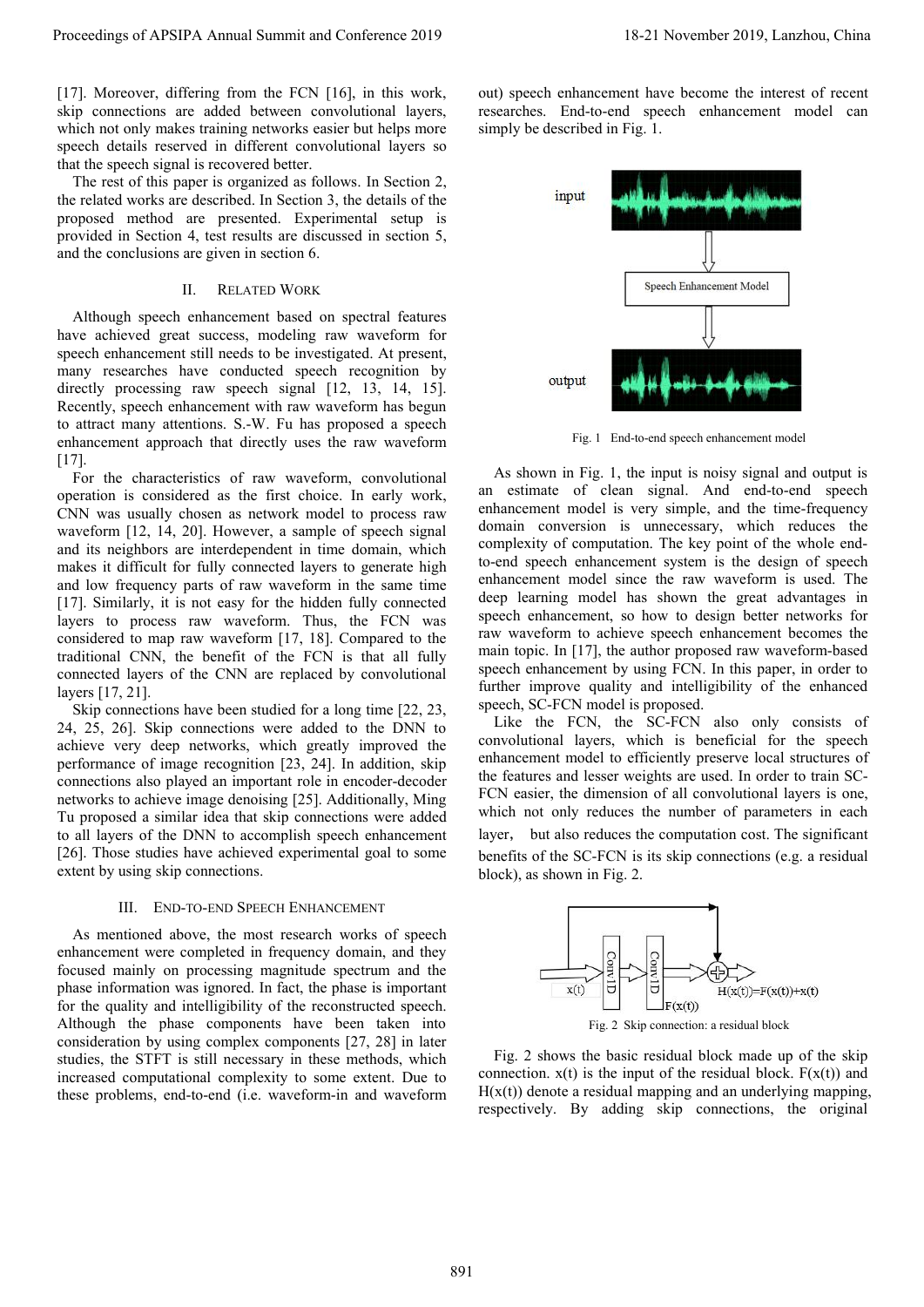Proceedings of APSIPA Annual Summit and Conference 2019 18-21 1<br>
mapping is rewritten as  $H(x(t)) = F(x(t))+x(t)$ , and the Similar to Fig. 2, four bloometwork fits a residual mapping, that is,  $F(x(t)) = H(x(t)) - x(t)$ , follows:<br>
rather than Proceedings of APSIPA Annual Summit and Conference 2019<br>
mapping is rewritten as  $H(x(t)) = F(x(t)) + x(t)$ , and the Similar to Fig. 2,<br>
network fits a residual mapping, that is,  $F(x(t)) = H(x(t)) - x(t)$ , follows:<br>
rather than  $H(x(t))$ . This m Proceedings of APSIPA Annual Summit and Conference 2019 18<br>
mapping is rewritten as  $H(x(t)) = F(x(t)) + x(t)$ , and the Similar to Fig. 2, four<br>
network fits a residual mapping, that is,  $F(x(t)) = H(x(t)) - x(t)$ , follows:<br>
rather than  $H(x(t))$ Proceedings of APSIPA Annual Summit and Conference 2019<br>
mapping is rewritten as  $H(x(t)) = F(x(t))+x(t)$ , and the<br>
network fits a residual mapping, that is,  $F(x(t)) = H(x(t))-x(t)$ , follows:<br>
rather than  $H(x(t))$ . This makes tiny change be Proceedings of APSIPA Annual Summit and Conference 2019<br>
mapping is rewritten as  $H(x(t)) = F(x(t))+x(t)$ , and the Similar to Fig. 2, four block<br>
network fits a residual mapping, that is,  $F(x(t)) = H(x(t))-x(t)$ , follows:<br>
rather than  $H(x$ Proceedings of APSIPA Annual Summit and Conference 2019<br>
mapping is rewritten as  $H(x(t)) = F(x(t))+x(t)$ , and the Similar to Fig. 2, four<br>
network fits a residual mapping, that is,  $F(x(t)) = H(x(t))-x(t)$ , follows:<br>
rather than  $H(x(t))$ . T Proceedings of APSIPA Annual Summit and Conference 2019<br>mapping is rewritten as  $H(x(t)) = F(x(t))+x(t)$ , and the<br>network fits a residual mapping, that is,  $F(x(t)) = H(x(t))-x(t)$ ,<br>rather than  $H(x(t))$ . This makes tiny change become obvious



obtain noisy speech<br>
Conv1D<br>
Conv1D<br>
(Conv1D<br>
The raw waveform at four different at our different at our different at our different at our different of sc-FCN<br>
Fig. 3 The architecture of SC-FCN<br>
Fig. 3. As shown in Fig. 3, Conv10<br>
all signals are down sample<br>
all signals are down sample<br>
the raw waveform is process<br>
frame as used in [17].<br>
Conv10<br>
Fig. 3 The architecture of SC-FCN<br>
Fig. 3 The architecture of SC-FCN<br>
Fig. 3 The architecture o All signals are down sample the raw waveform is proces<br>
Fig. 3 The architecture of SC-FCN and proposed in the raw waveform is proces<br>
from an order to the proposed network can be found in<br>
Fig. 3. As shown in Fig. 3, the p Fig. 3. As shown in Fig. 3. As shown in Fig. 3. As shown in Fig. 3. The architecture of SC-FCN and contribute the mement, we details about the proposed network can be found in the based on recent success based on recent su S12 samples are extracted fr<br>
frame as used in [17].<br>
Conv10<br>
Fig. 3 The architecture of SC-FCN<br>
Fig. 3 The architecture of SC-FCN<br>
In order to further improve<br>
Supeech enhancement, we designed<br>
More details about the prop Fig. 3 The architecture of SC-FCN<br>
Fig. 3 The architecture of SC-FCN<br>
Fig. 3 The architecture of SC-FCN<br>
Specech enhancement, we dessing<br>
More details about the proposed network can be found in<br>
Fig. 3. As shown in Fig. 3, Conv10<br>
Fig. 3 The architecture of SC-FCN In order to further impressed on recent success<br>
More details about the proposed network can be found in architecture of our proposed<br>
Fig. 3. As shown in Fig. 3, the proposed net Fig. 3 The architecture of SC-FCN<br>
In order to further implement, we do<br>
based on recent success<br>
Fig. 3. As shown in Fig. 3, the proposed network can be found in<br>
In order to competitions only consists of convolutional<br>
n Fig. 3 The architecture of SC-FCN<br>
speech enhancement, we describe the proposed network can be found in<br>
Fig. 3. As shown in Fig. 3, the proposed fully convolutional<br>
metwork with skip connections only consists of convolut Suppresed manuement, wave by the proposed network can be found in a<br>rechiecture of our proping it and the proposed in the suppresed on recent such a<br>relative of our proposed network has network with skip connections only More details about the proposed network can be found in a consequent Fig. 3. As shown in Fig. 3, the proposed fully convolutional proposed network has network with skip connections only consists of convolutional proposed More details about the proposed network can be found in anchitecture of our proposed network has  $\Gamma$  in  $\Gamma$ ). As shown in Fig. 3, the proposed network has remettor than  $\Gamma$  in Fig. 3, the proposed network has needed fo Fig. 3. As shown in Fig. 3, the proposed fully convolutional<br>network with skip connections only consists of convolutional<br>network with skip connections only consists of convolutional<br>padayers, and there are no max pooling

18-21 November 2019, Lanzhou, China<br>Similar to Fig. 2, four blocks in Fig. 3 can be defined as<br>Ilows:<br> $H(x_1(t)) = F(x_1(t)) + x_1(t)$  (1)<br> $H(x_2(t)) = F\{H(x_1(t))\} + x_2(t)$  (2) follows:  $\mathbf{H}(\cdot|\mathbf{A})$ 

$$
H(x_1(t)) = F(x_1(t)) + x_1(t)
$$
 (1)

$$
H(x_2(t)) = F{H(x_1(t))} + x_2(t)
$$
 (2)

$$
H(x_3(t)) = F{H(x_2(t))} + x_3(t)
$$
 (3)

$$
H(x_4(t)) = F{H(x_3(t))} + x_4(t)
$$
 (4)

18-21 November 2019, Lanzhou, China<br>
Similar to Fig. 2, four blocks in Fig. 3 can be defined as<br>
follows:<br>  $H(x_1(t)) = F(x_1(t)) + x_1(t)$  (1)<br>  $H(x_2(t)) = F\{H(x_1(t))\} + x_2(t)$  (2)<br>  $H(x_3(t)) = F\{H(x_2(t))\} + x_3(t)$  (3)<br>  $H(x_4(t)) = F\{H(x_3(t))\} + x_4$ 18-21 November 2019, Lanzhou, China<br>
Similar to Fig. 2, four blocks in Fig. 3 can be defined as<br>
follows:<br>  $H(x_1(t)) = F(x_1(t)) + x_1(t)$  (1)<br>  $H(x_2(t)) = F\{H(x_1(t))\} + x_2(t)$  (2)<br>  $H(x_3(t)) = F\{H(x_2(t))\} + x_3(t)$  (3)<br>  $H(x_4(t)) = F\{H(x_3(t))\} + x_4$ 18-21 November 2019, Lanzhou, China<br>
Similar to Fig. 2, four blocks in Fig. 3 can be defined as<br>
follows:<br>  $H(x_1(t)) = F(x_1(t)) + x_1(t)$  (1)<br>  $H(x_2(t)) = F\{H(x_1(t))\} + x_2(t)$  (2)<br>  $H(x_3(t)) = F\{H(x_2(t))\} + x_3(t)$  (3)<br>  $H(x_4(t)) = F\{H(x_3(t))\} + x_4$ 1. 2, four blocks in Fig. 3 can be defined as<br>  $(x_1(t)) = F(x_1(t)) + x_1(t)$  (1)<br>  $(x_2(t)) = F\{H(x_1(t))\} + x_2(t)$  (2)<br>  $(x_3(t)) = F\{H(x_2(t))\} + x_3(t)$  (3)<br>  $(x_4(t)) = F\{H(x_3(t))\} + x_4(t)$  (4)<br>
1),  $x_3(t)$  and  $x_4(t)$  denote the inputs of four<br>
resp Similar to Fig. 2, four blocks in Fig. 3 can be defined as<br>
Ilows:<br>  $H(x_1(t)) = F(x_1(t)) + x_1(t)$  (1)<br>  $H(x_2(t)) = F\{H(x_1(t))\} + x_2(t)$  (2)<br>  $H(x_3(t)) = F\{H(x_3(t))\} + x_4(t)$  (3)<br>  $H(x_4(t)) = F\{H(x_3(t))\} + x_4(t)$  (4)<br>
ancre  $x_1(t)$ ,  $x_2(t)$ ,  $x_3(t)$ follows:<br>  $H(x_1(t)) = F(x_1(t)) + x_1(t)$  (1)<br>  $H(x_2(t)) = F\{H(x_1(t))\} + x_2(t)$  (2)<br>  $H(x_3(t)) = F\{H(x_2(t))\} + x_3(t)$  (3)<br>  $H(x_4(t)) = F\{H(x_3(t))\} + x_4(t)$  (4)<br>
where  $x_1(t)$ ,  $x_2(t)$ ,  $x_3(t)$  and  $x_4(t)$  denote the inputs of fo<br>
residual blocks, re

 $H(x_1(t)) = F(H(x_1(t)) + x_2(t)$ <br>  $H(x_2(t)) = F(H(x_2(t)) + x_3(t)$ <br>  $H(x_4(t)) = F(H(x_3(t)) + x_4(t)$ <br>
where  $x_1(t)$ ,  $x_2(t)$ ,  $x_3(t)$  and  $x_4(t)$  denote the ir<br>
residual blocks, respectively. F is a residual map<br>
and H expresses the identity mapping.<br>  $H(x_2(t)) = F(H(x_2(t)) + x_3(t)$  (2)<br>  $H(x_3(t)) = F(H(x_3(t)) + x_4(t)$  (3)<br>  $H(x_4(t)) = F(H(x_3(t)) + x_4(t)$  (4)<br>
are  $x_1(t)$ ,  $x_2(t)$ ,  $x_3(t)$  and  $x_4(t)$  denote the inputs of four<br>
sidual blocks, respectively. F is a residual mapping function,<br>
d H  $H(x_3(t)) = F\{H(x_2(t))\} + x_3(t)$  (3)<br>  $H(x_4(t)) = F\{H(x_3(t))\} + x_4(t)$  (4)<br>
where  $x_1(t)$ ,  $x_2(t)$ ,  $x_3(t)$  and  $x_4(t)$  denote the inputs of four<br>
residual blocks, respectively. F is a residual mapping function,<br>
and H expresses the  $H(x_4(t)) = F{H(x_3(t))} + x_4(t)$  (4)<br>where  $x_1(t)$ ,  $x_2(t)$ ,  $x_3(t)$  and  $x_4(t)$  denote the inputs of four<br>residual blocks, respectively. F is a residual mapping function,<br>and H expresses the identity mapping.<br>IV. EXPERIMENTAL SE where  $x_1(t)$ ,  $x_2(t)$ ,  $x_3(t)$  and  $x_4(t)$  denote the inputs of four residual blocks, respectively. F is a residual mapping function, and H expresses the identity mapping.<br>
IV. EXPERIMENTAL SETUP<br>
In this section, we wil Fresidual blocks, respectively. F is a residual mapping function,<br>residual blocks, respectively. F is a residual mapping function,<br>and H expresses the identity mapping.<br>IV. EXPERIMENTAL SETUP<br>In this section, we will desc and H expresses the identity mapping.<br>
IV. EXPERIMENTAL SETUP<br>
In this section, we will describe the experimental setup,<br>
database and network parameters.<br>
A. Data Set<br>
To evaluate the performance of speech enhancement us IV. EXPERIMENTAL SETUP<br>In this section, we will describe the experimental setup,<br>database and network parameters.<br>A. Data Set<br>To evaluate the performance of speech enhancement using<br>the fully convolutional network with sk IV. EXPERIMENTAL SETUP<br>In this section, we will describe the experimental setup,<br>database and network parameters.<br>A. Data Set<br>To evaluate the performance of speech enhancement using<br>the fully convolutional network with ski In this section, we will describe the experimental setup,<br>database and network parameters.<br>A. Data Set<br>To evaluate the performance of speech enhancement using<br>the fully convolutional network with skip connections, the<br>TIMI In this section, we will describe the experimental setup,<br>database and network parameters.<br>A. Data Set<br>To evaluate the performance of speech enhancement using<br>the fully convolutional network with skip connections, the<br>TIM database and network parameters.<br>
A. Data Set<br>
To evaluate the performance of speech enhancement using<br>
the fully convolutional network with skip connections, the<br>
TIMIT database [31] is chosen as the training and test set A. Data Set<br>To evaluate the performance of speech enhancement using<br>the fully convolutional network with skip connections, the<br>TIMIT database [31] is chosen as the training and test sets.<br>For the training set, 4620 sentenc To evaluate the performance of speech enhancement using<br>the fully convolutional network with skip connections, the<br>TIMIT database [31] is chosen as the training and test sets.<br>For the training set, 4620 sentences from diff 10 evaluate the performance of speech ennancement using<br>the fully convolutional network with skip connections, the<br>TIMIT database [31] is chosen as the training and test sets.<br>For the training set, 4620 sentences from diff the Taury convolutional network with skip connections, the<br>TIMIT database [31] is chosen as the training and test sets.<br>For the training set, 4620 sentences from different speakers in<br>speech, and three noise types (Babble, 1 IMI1 database [31] is cnosen as the training and test sets.<br>
For the training set, 4620 sentences from different speakers in<br>
the TIMIT database are used as the training set of clean<br>
speech, and three noise types (Babbl For the training set, 4620 sentences from dirierent speakers in<br>the TIMIT database are used as the training set of clean<br>speech, and three noise types (Babble, F16, Factory) are used<br>as the training set of noise. Meanwhile <sup>2</sup> IIMII database are used as the training set of clean<br>eech, and three noise types (Babble, F16, Factory) are used<br>the training set of noise. Meanwhile, three noise types and<br>20 sentences are artificially mixed at four d speech, and three noise types (Babble, F16, Factory) are used<br>as the training set of noise. Meanwhile, three noise types and<br>4620 sentences are artificially mixed at four different SNR<br>sevels (-5dB, 0dB, 5dB, 10dB). We ran as the training set of noise. Meanwhile, three hoise types and 4620 sentences are artificially mixed at four different SNR levels (-5dB, 0dB, 5dB, 10dB). We randomly selected 4620 or host sentences from the mixed speech to  $4620$  seniences are artifically mixed at four different levels  $(-5dB, 0dB, 5dB, 10dB)$ . We randomly selecte sentences from the mixed speech to build 4-hour train of noisy speech. For the test set, the clean speech con 201 se sentences from the mixed speech to build 4-hour tr<br>of noisy speech. For the test set, the clean speech c<br>201 sentences from TIMIT database and three s<br>types (Babble, F16, Factory) are mixed as test<br>addition, extra three un noisy speech. For the test set, the clean speech consists of<br>1 sentences from TIMIT database and three seen noise<br>pes (Babble, F16, Factory) are mixed as test sets. In<br>dition, extra three unseen noise types (office, street 201 sentences from TIMIT database and three seen noise<br>types (Babble, F16, Factory) are mixed as test sets. In<br>addition, extra three unseen noise types (office, street, volvo)<br>are also chosen to combine with clean speech o

types (Babble, F16, Factory) are mixed as test sets. In<br>addition, extra three unseen noise types (office, street, volvo)<br>are also chosen to combine with clean speech of test set to<br>obtain noisy speech. The noisy speech of addition, extra three unseen noise types (office, street, volvo)<br>are also chosen to combine with clean speech of test set to<br>obtain noisy speech. The noisy speech of the testing set is also<br>formed at four different SNR lev are also chosen to combine with clean speech of test set to<br>obtain noisy speech. The noisy speech of the testing set is also<br>formed at four different SNR levels (-5dB, 0dB, 5dB, 10dB).<br>All signals are down sampled to 8 kHz obtain noisy speech. The noisy speech of the testing set is also<br>formed at four different SNR levels (-5dB, 0dB, 5dB, 10dB).<br>All signals are down sampled to 8 kHz. In our experiments,<br>the raw waveform is processed in a fra formed at four different SNR levels (-5dB, 0dB, 5dB, 10dB).<br>
All signals are down sampled to 8 kHz. In our experiments,<br>
the raw waveform is processed in a frame-wise manner, and<br>
512 samples are extracted from raw wavefor All signals are down sampled to 8 kHz. In our experiments,<br>the raw waveform is processed in a frame-wise manner, and<br>512 samples are extracted from raw waveform to form a<br>frame as used in [17].<br>B. Network Setup<br>In order t the raw waveform is processed in a frame-wise manner, and<br>512 samples are extracted from raw waveform to form a<br>frame as used in [17].<br>B. Network Setup<br>In order to further improve quality and intelligibility of<br>speech enha 512 samples are extracted from raw waveform to form a<br>frame as used in [17].<br>B. Network Setup<br>In order to further improve quality and intelligibility of<br>speech enhancement, we designed a network called SC-FCN<br>based on rec frame as used in [17].<br> *B. Network Setup*<br>
In order to further improve quality and intelligibility of<br>
speech enhancement, we designed a network called SC-FCN<br>
based on recent success of the FCN model [17]. The<br>
architec B. *Network Setup*<br>In order to further improve quality and intelligibility of<br>speech enhancement, we designed a network called SC-FCN<br>based on recent success of the FCN model [17]. The<br>architecture of our proposed model i In order to further improve quality and intelligibility of<br>sed enhancement, we designed a network called SC-FCN<br>sed on recent success of the FCN model [17]. The<br>bitecture of our proposed model is shown in Figure 3. The<br>opp In order to turtiner improve quantly and intelligibility of<br>speech enhancement, we designed a network called SC-FCN<br>based on recent success of the FCN model [17]. The<br>architecture of our proposed model is shown in Figure speech ennancement, we designed a network called SC-FCN<br>based on recent success of the FCN model [17]. The<br>architecture of our proposed model is shown in Figure 3. The<br>proposed network has mine convolutional layers with ze based on recent success or the FCN model [17]. The<br>architecture of our proposed model is shown in Figure 3. The<br>proposed network has nine convolutional layers with zero<br>padding and preserve the same size as the input. Four architecture of our proposed model is shown in Figure 3. The<br>proposed network has nine convolutional layers with zero<br>padding and preserve the same size as the input. Four skip<br>connections are added to few stacked layers i proposed network has mine convolutional layers with zero<br>padding and preserve the same size as the input. Four skip<br>connections are added to few stacked layers in the network,<br>and every skip connection is passed through di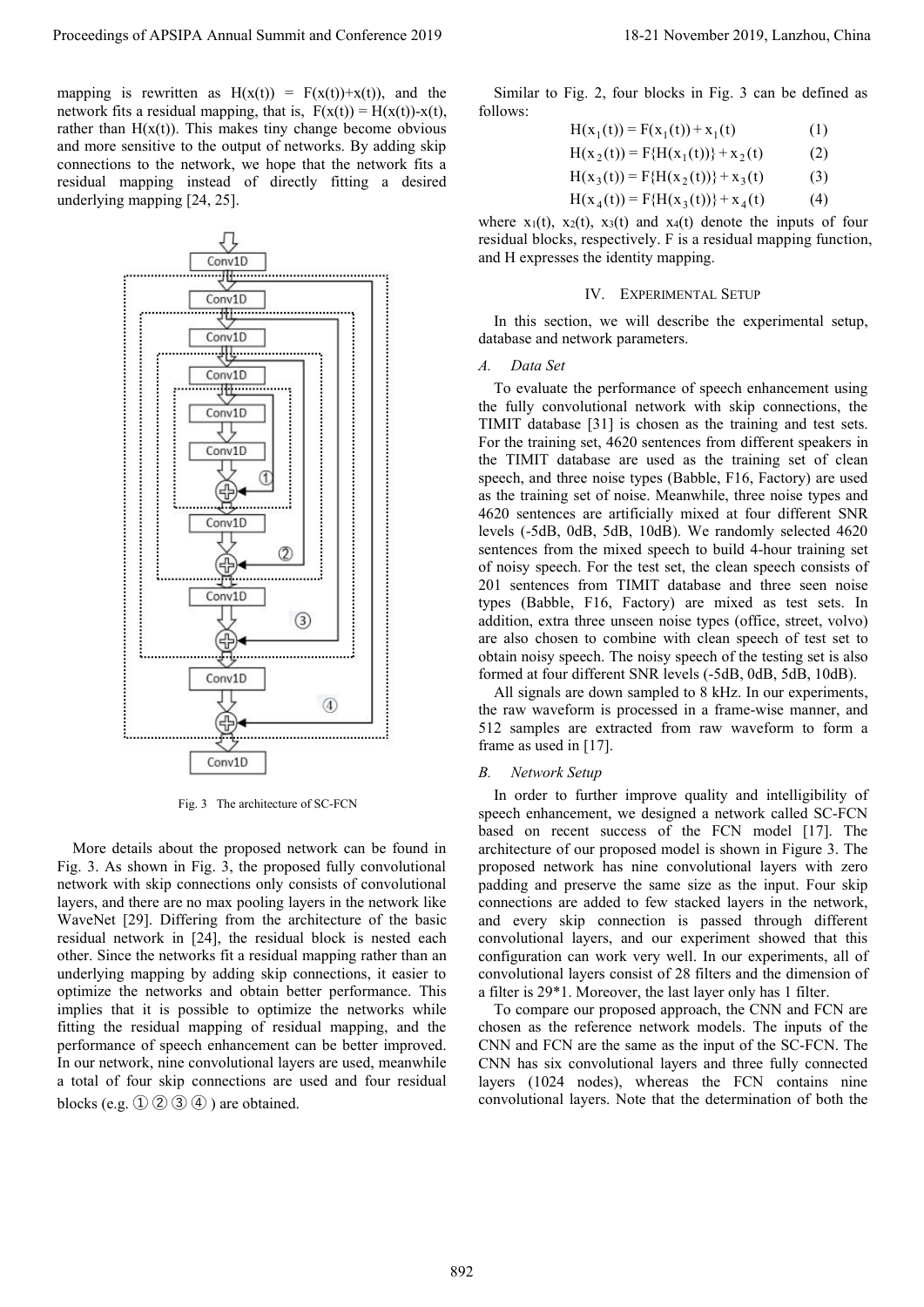Proceedings of APSIPA Annual Summit and Conference 2019<br>number of training epoch and model structure all depend on<br>the error of the validation set.<br>In addition, Leaky rectified linear units (LeakyReLU) [32]<br>is used as the IS-21<br>
IS-21<br>
In the of training epoch and model structure all depend on<br>
e error of the validation set.<br>
In addition, Leaky rectified linear units (LeakyReLU) [32]<br>
used as the activation function for all the models. The<br> Proceedings of APSIPA Annual Summit and Conference 2019<br>
number of training epoch and model structure all depend on<br>
the error of the validation set.<br>
In addition, Leaky rectified linear units (LeakyReLU) [32]<br>
is used as Proceedings of APSIPA Annual Summit and Conferenc<br>
number of training epoch and model structure all dep<br>
the error of the validation set.<br>
In addition, Leaky rectified linear units (LeakyReL)<br>
is used as the activation fun



levels.



levels.

| the error of the validation set. |                                 | number of training epoch and model structure all depend on                                                                                                                                                                                                                                                                                                                          |                         |                             |                            |                                                                      |                             |                        |                                                                                                                                      |      |  |
|----------------------------------|---------------------------------|-------------------------------------------------------------------------------------------------------------------------------------------------------------------------------------------------------------------------------------------------------------------------------------------------------------------------------------------------------------------------------------|-------------------------|-----------------------------|----------------------------|----------------------------------------------------------------------|-----------------------------|------------------------|--------------------------------------------------------------------------------------------------------------------------------------|------|--|
|                                  |                                 | In addition, Leaky rectified linear units (LeakyReLU) [32]<br>is used as the activation function for all the models. The<br>Adaptive moment estimation (Adam) [33] is chosen as the                                                                                                                                                                                                 |                         |                             | 2.80<br>2.50               |                                                                      |                             | PESQ                   |                                                                                                                                      |      |  |
|                                  |                                 | learning optimizer to train network models.                                                                                                                                                                                                                                                                                                                                         |                         |                             |                            |                                                                      |                             |                        |                                                                                                                                      |      |  |
| <b>Evaluation Metrics</b>        |                                 |                                                                                                                                                                                                                                                                                                                                                                                     |                         |                             | 2.20                       |                                                                      |                             |                        |                                                                                                                                      |      |  |
|                                  |                                 | The performance of speech enhancement for each approach<br>was evaluated by measuring the perceptual evaluation of<br>speech quality (PESQ) [34] and the short-time objective<br>intelligibility (STOI) [35]. The score of the PESQ varies from<br>-0.5 to 4.5. The higher score indicates the better quality. In<br>addition, the score of the STOI is between 0 and 1. Similarly, |                         |                             |                            | 1.90<br>1.60<br>$-5dB$<br>0dB<br>10dB<br>5dB<br>CNN FCN SC-FCN       |                             |                        |                                                                                                                                      |      |  |
|                                  | score of the STOI is higher.    | the intelligibility of the recovered speech is better when the                                                                                                                                                                                                                                                                                                                      |                         |                             |                            |                                                                      |                             | levels.                | Fig. 4 The average PESQ of different methods at four different SNR                                                                   |      |  |
| V.                               |                                 | <b>RESULTS AND DISCUSSION</b>                                                                                                                                                                                                                                                                                                                                                       |                         |                             |                            |                                                                      |                             | <b>STOI</b>            |                                                                                                                                      |      |  |
|                                  |                                 | The average PESQ and STOI scores of the proposed FCN                                                                                                                                                                                                                                                                                                                                |                         |                             |                            | 0.9000                                                               |                             |                        |                                                                                                                                      |      |  |
|                                  |                                 | with skip connections (i.e. SC-FCN), CNN and FCN are                                                                                                                                                                                                                                                                                                                                |                         |                             |                            | 0.8500<br>0.8000                                                     |                             |                        |                                                                                                                                      |      |  |
|                                  | presented in Fig. 4 and Fig. 5. | According to Fig. 4 and Fig. 5, we can observe that the                                                                                                                                                                                                                                                                                                                             |                         |                             |                            | 0.7500                                                               |                             |                        |                                                                                                                                      |      |  |
|                                  |                                 | performance of the SC-FCN is consistently better than the                                                                                                                                                                                                                                                                                                                           |                         |                             |                            | 0.7000                                                               |                             |                        |                                                                                                                                      |      |  |
|                                  |                                 |                                                                                                                                                                                                                                                                                                                                                                                     |                         |                             |                            | 0.6500<br>0.6000                                                     |                             |                        |                                                                                                                                      |      |  |
|                                  |                                 | CNN and FCN, both in the average PESQ and STOI, which                                                                                                                                                                                                                                                                                                                               |                         |                             |                            |                                                                      |                             |                        |                                                                                                                                      |      |  |
|                                  |                                 | proves that the proposed method is more effective in                                                                                                                                                                                                                                                                                                                                |                         |                             |                            | 0.5500                                                               |                             |                        |                                                                                                                                      |      |  |
|                                  |                                 | improving the quality and intelligibility of speech than the<br>other two networks. Especially, the average PESQ and STOI                                                                                                                                                                                                                                                           |                         |                             |                            | 0.5000                                                               | $-5dB$                      | 0dB                    | 5dB                                                                                                                                  | 10dB |  |
|                                  |                                 | scores of the SC-FCN significantly outperform that of the                                                                                                                                                                                                                                                                                                                           |                         |                             |                            |                                                                      |                             | CNN FCN SC-FCN         |                                                                                                                                      |      |  |
|                                  |                                 | CNN. This further indicates the convolution operation is more<br>advantageous than fully connected layers in processing the<br>raw waveform to achieve speech enhancement.<br>In order to further observe the performance of different<br>methods for different noise types at four different SNR levels<br>(-5dB, 0dB, 5dB, 10dB), the PESQ and STOI scores of the                 |                         |                             |                            |                                                                      |                             | levels.                | Fig. 5 The average STOI of different methods at four different SNR<br>enhanced speech results are presented in Table I and Table II. |      |  |
|                                  |                                 |                                                                                                                                                                                                                                                                                                                                                                                     |                         |                             |                            | Table I: Performance comparison of the PESQ under different methods. |                             |                        |                                                                                                                                      |      |  |
| <b>SNR</b><br>(dB)               |                                 |                                                                                                                                                                                                                                                                                                                                                                                     |                         |                             | <b>Methods</b>             |                                                                      |                             |                        |                                                                                                                                      |      |  |
|                                  | $\mathop{\rm CNN}\nolimits$     | Babble<br>${\rm FCN}$                                                                                                                                                                                                                                                                                                                                                               | $\operatorname{SC-FCN}$ | $\mathop{\rm CNN}\nolimits$ | ${\rm F}16$<br>${\rm FCN}$ | <b>SC-FCN</b>                                                        | $\mathop{\rm CNN}\nolimits$ | Factory<br>${\rm FCN}$ | $\operatorname{SC-FCN}$                                                                                                              |      |  |
| $-5$                             | 1.6207                          | 1.8378                                                                                                                                                                                                                                                                                                                                                                              | 1.9099                  | 1.7341                      | 1.9403                     | 2.0264                                                               | 1.9432                      | 2.2103                 | 2.2512                                                                                                                               |      |  |
| $\overline{0}$                   | 1.8868                          | 2.2173                                                                                                                                                                                                                                                                                                                                                                              | 2.2766                  | 2.0975                      | 2.3538                     | 2.4278                                                               | 2.2094                      | 2.5411                 | 2.5809                                                                                                                               |      |  |
| $5\overline{)}$                  | 2.0542                          | 2.5182                                                                                                                                                                                                                                                                                                                                                                              | 2.5634                  | 2.3514                      | 2.7077                     | 2.7598                                                               | 2.3709                      | 2.7957                 | 2.8323                                                                                                                               |      |  |
| $10\,$                           | 2.1370                          | 2.7228                                                                                                                                                                                                                                                                                                                                                                              | 2.7715                  | 2.4913                      | 2.9671                     | 3.0177                                                               | 2.4618                      | 2.9689                 | 3.0145                                                                                                                               |      |  |
|                                  |                                 | Office                                                                                                                                                                                                                                                                                                                                                                              |                         |                             | Street                     |                                                                      |                             | Volvo                  |                                                                                                                                      |      |  |
|                                  | $\mbox{CNN}$                    | ${\rm FCN}$                                                                                                                                                                                                                                                                                                                                                                         | $\operatorname{SC-FCN}$ | $\mbox{CNN}$                | <b>FCN</b>                 | <b>SC-FCN</b>                                                        | $\mbox{CNN}$                | ${\mbox{FCN}}$         | $\operatorname{SC-FCN}$                                                                                                              |      |  |
| $-5$                             | 1.7095                          | 1.9357                                                                                                                                                                                                                                                                                                                                                                              | 1.9086                  | 1.8358                      | 2.1509                     | 2.1626                                                               | 2.0211                      | 2.6391                 | 2.7256                                                                                                                               |      |  |
| $\mathbf{0}$                     | 2.0858                          | 2.3654                                                                                                                                                                                                                                                                                                                                                                              | 2.3583                  | 2.1522                      | 2.5265                     | 2.5577                                                               | 2.2673                      | 2.9074                 | 2.9614                                                                                                                               |      |  |
| 5<br>10                          | 2.3191<br>2.4395                | 2.6909<br>2.9088                                                                                                                                                                                                                                                                                                                                                                    | 2.7109<br>2.9384        | 2.3414<br>2.4444            | 2.8048<br>2.9864           | 2.8433<br>3.0450                                                     | 2.4099<br>2.4638            | 3.0430<br>3.1071       | 3.0891<br>3.1604                                                                                                                     |      |  |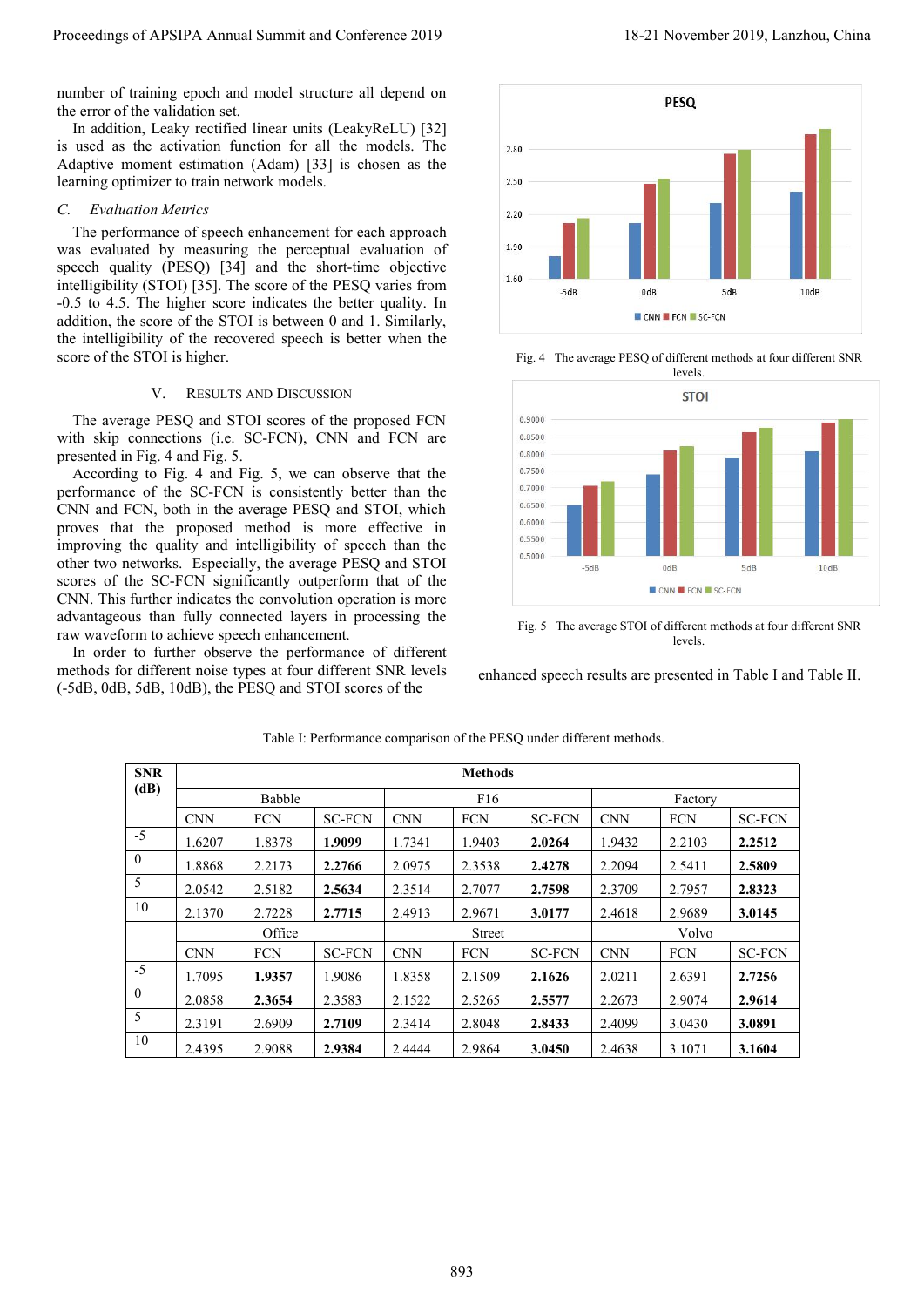| <b>SNR</b><br>(dB)        |                                               |                  |                                                                                                                                                                                                                                                                                                                                                                                                                                                                                                                                                                |                  | <b>Methods</b>   |                                                                                                                                                                                                                                                                                                                                                                                                                                                                                                                                                                                                                                                                                                                                                                      |                                                                |                  |                  |  |
|---------------------------|-----------------------------------------------|------------------|----------------------------------------------------------------------------------------------------------------------------------------------------------------------------------------------------------------------------------------------------------------------------------------------------------------------------------------------------------------------------------------------------------------------------------------------------------------------------------------------------------------------------------------------------------------|------------------|------------------|----------------------------------------------------------------------------------------------------------------------------------------------------------------------------------------------------------------------------------------------------------------------------------------------------------------------------------------------------------------------------------------------------------------------------------------------------------------------------------------------------------------------------------------------------------------------------------------------------------------------------------------------------------------------------------------------------------------------------------------------------------------------|----------------------------------------------------------------|------------------|------------------|--|
|                           | Babble                                        |                  |                                                                                                                                                                                                                                                                                                                                                                                                                                                                                                                                                                |                  | F <sub>16</sub>  |                                                                                                                                                                                                                                                                                                                                                                                                                                                                                                                                                                                                                                                                                                                                                                      |                                                                | Factory          |                  |  |
| $-5$                      | $\mathop{\rm CNN}\nolimits$                   | <b>FCN</b>       | <b>SC-FCN</b>                                                                                                                                                                                                                                                                                                                                                                                                                                                                                                                                                  | <b>CNN</b>       | FCN              | $SC\mbox{-}\mathrm{FCN}$                                                                                                                                                                                                                                                                                                                                                                                                                                                                                                                                                                                                                                                                                                                                             | $\mathop{\rm CNN}\nolimits$                                    | <b>FCN</b>       | <b>SC-FCN</b>    |  |
| $\boldsymbol{0}$          | 0.5406<br>0.6459                              | 0.5920<br>0.7209 | 0.6099<br>0.7405                                                                                                                                                                                                                                                                                                                                                                                                                                                                                                                                               | 0.6089<br>0.7260 | 0.6451<br>0.7796 | 0.6679<br>0.7987                                                                                                                                                                                                                                                                                                                                                                                                                                                                                                                                                                                                                                                                                                                                                     | 0.6738<br>0.7557                                               | 0.7321<br>0.8254 | 0.7383<br>0.8328 |  |
| 5                         | 0.7118                                        | 0.8025           | 0.8229                                                                                                                                                                                                                                                                                                                                                                                                                                                                                                                                                         | 0.7973           | 0.8625           | 0.8767                                                                                                                                                                                                                                                                                                                                                                                                                                                                                                                                                                                                                                                                                                                                                               | 0.7978                                                         | 0.8750           | 0.8832           |  |
| 10                        | 0.7455                                        | 0.8444           | 0.8660                                                                                                                                                                                                                                                                                                                                                                                                                                                                                                                                                         | 0.8297           | 0.9021           | 0.9130                                                                                                                                                                                                                                                                                                                                                                                                                                                                                                                                                                                                                                                                                                                                                               | 0.8155                                                         | 0.8976           | 0.9058           |  |
|                           |                                               | Office           |                                                                                                                                                                                                                                                                                                                                                                                                                                                                                                                                                                |                  | Street           |                                                                                                                                                                                                                                                                                                                                                                                                                                                                                                                                                                                                                                                                                                                                                                      |                                                                | Volvo            |                  |  |
| $-5$                      | $\mathop{\rm CNN}\nolimits$                   | FCN              | <b>SC-FCN</b>                                                                                                                                                                                                                                                                                                                                                                                                                                                                                                                                                  | <b>CNN</b>       | FCN              | <b>SC-FCN</b>                                                                                                                                                                                                                                                                                                                                                                                                                                                                                                                                                                                                                                                                                                                                                        | $\mathop{\rm CNN}\nolimits$                                    | <b>FCN</b>       | <b>SC-FCN</b>    |  |
| $\mathbf{0}$              | 0.6442                                        | 0.6868           | 0.6909                                                                                                                                                                                                                                                                                                                                                                                                                                                                                                                                                         | 0.6835           | 0.7445           | 0.7557                                                                                                                                                                                                                                                                                                                                                                                                                                                                                                                                                                                                                                                                                                                                                               | 0.7537                                                         | 0.8367           | 0.8544           |  |
| $\sqrt{5}$                | 0.7470                                        | 0.8088           | 0.8159                                                                                                                                                                                                                                                                                                                                                                                                                                                                                                                                                         | 0.7677           | 0.8362           | 0.8479                                                                                                                                                                                                                                                                                                                                                                                                                                                                                                                                                                                                                                                                                                                                                               | 0.8003                                                         | 0.8834           | 0.8949           |  |
| 10                        | 0.7957                                        | 0.8703           | 0.8786                                                                                                                                                                                                                                                                                                                                                                                                                                                                                                                                                         | 0.8050           | 0.8824           | 0.8921                                                                                                                                                                                                                                                                                                                                                                                                                                                                                                                                                                                                                                                                                                                                                               | 0.8174                                                         | 0.9017           | 0.9110           |  |
|                           | 0.8151                                        | 0.8963           | 0.9049                                                                                                                                                                                                                                                                                                                                                                                                                                                                                                                                                         | 0.8185           | 0.9010           | 0.9099                                                                                                                                                                                                                                                                                                                                                                                                                                                                                                                                                                                                                                                                                                                                                               | 0.8227                                                         | 0.9080           | 0.9167           |  |
| to learn residual signal. |                                               |                  | domain, that is, the feature in time domain must depend on its<br>neighbors. However, the fully connected layers are weak in<br>processing raw waveform, and the high frequency<br>components are often missed. By comparing experimental<br>results between the SC-FCN and FCN, we can find that the<br>SC-FCN can better improve the quality and intelligibility of<br>the enhanced speech by adding skip connections to networks.<br>This indicates it's effective for the denoising by adding<br>some skip connections to the network to force the network |                  |                  | speech corrupted by acoustic noise," in Proc. of the Int. Conf.<br>On Acoustics, Speech, and Signal Processing (ICASS), vol. 4,<br>Apr 1979, pp. 208-211.<br>[3] J. Lim and A. Oppenheim, "All-pole modeling of degraded<br>speech, " IEEE Trans. on Acoustics, Speech, and Signal<br>Processing, vol. 26, no. 3, pp. 197–210, Jun 1978.<br>[4] M. Dendrinos, S. Bakamidis, and G. Carayannis, "Speech<br>enhancement from noise: A regenerative approach," Speech<br>Communication, vol. 10, no. 1, pp. 45–57, 1991.<br>[5] Y. Ephraim and H. L. Van Trees, "A signal subspace approach<br>for speech enhancement," IEEE Trans. on speech and audio<br>processing, vol. 3, no. 4, pp. 251-266, 1995.<br>[6] Y. Ephraim, "Statistical-model-based speech enhancement |                                                                |                  |                  |  |
|                           |                                               | VI. CONCLUSIONS  |                                                                                                                                                                                                                                                                                                                                                                                                                                                                                                                                                                |                  |                  | systems," Proceedings of the IEEE, vol. 80, no. 10, pp. 1526–                                                                                                                                                                                                                                                                                                                                                                                                                                                                                                                                                                                                                                                                                                        |                                                                |                  |                  |  |
|                           | performance in end-to-end speech enhancement. |                  | In this paper, an approach based on the fully convolutional<br>network with skip connections was proposed to process raw<br>waveform to further improve performance of end-to-end<br>speech enhancement. Inspired by the FCN, the skip<br>connections were added to the FCN. By adding skip<br>connections, the network fitted a residual mapping instead of<br>fitting an underlying mapping, which makes the learning<br>process easier and convergence faster. The experimental<br>results showed that the proposed network achieved the better             |                  |                  | 1555, Oct 1992.<br>[7] Y. Xu, J. Du, L.-R. Dai, and C.-H. Lee, "An experimental study<br>on speech enhancement based on deep neural networks," IEEE<br>Signal Process. Lett, vol. 21, no. 1, pp. 65–68, Jan. 2014.<br>[8] Y. Xu, J. Du, L.-R. Dai, and C.-H. Lee, "Dynamic noise aware<br>training for speech enhancement based on deep neural<br>networks," in Proc. Annu. Conf. Int. Speech Commun. Assoc.,<br>2014, pp. 2670–2674.<br>[9] Y.Wang, A. Narayanan, and D.Wang, "On training targets for<br>supervised speech separation, " IEEE/ACM Trans. Audio,<br>Speech, Lang. Process, vol. 22, no. 12, pp. 1849-1858, Dec.<br>2014.<br>[10] M. Kolbæk, Z.-H. Tan, and J. Jensen, "Speech intelligibility                                                       | potential of general and specialized deep neural network based |                  |                  |  |

# ACKNOWLEDGMENT

## **REFERENCES**

- 
- **0.8921**  $0.8174$   $0.9017$   $0.9110$ <br> **0.9099**  $0.8227$   $0.9080$   $0.9167$ <br>
<br> **ndation of China (Grant No. 61831019, No. 61471014**<br> **No. 61231015).**<br> **REFERENCES**<br> **P. C. Loizou, Speech Enhancement: Theory and Practice, 2nd** Foundation of China (Grant No. 61831019, No. 61471014<br>
and No. 61231015).<br>
REFERENCES<br>
[1] P. C. Loizou, Speech Enhancement: Theory and Practice, 2nd<br>
ed. Boca Raton, FL, USA: CRC Press, Inc., 2013.<br>
[2] M. Berouti, R. Sc **0.9099**  $\vert$  0.8227  $\vert$  0.9080  $\vert$  **0.9167**<br>
ndation of China (Grant No. 61831019, No. 61471014<br>
No. 61231015).<br> **REFERENCES**<br>
P. C. Loizou, Speech Enhancement: Theory and Practice, 2nd<br>
ed. Boca Raton, FL, USA: CRC Pr ndation of China (Grant No. 61831019, No. 61471014<br>
No. 61231015).<br>
REFERENCES<br>
P. C. Loizou, Speech Enhancement: Theory and Practice, 2nd<br>
ed. Boca Raton, FL, USA: CRC Press, Inc., 2013.<br>
M. Berouti, R. Schwartz, and J. M ndation of China (Grant No. 61831019, No.<br>
No. 61231015).<br>
REFERENCES<br>
P. C. Loizou, Speech Enhancement: Theory and P.<br>
ed. Boca Raton, FL, USA: CRC Press, Inc., 2013.<br>
M. Berouti, R. Schwartz, and J. Makhoul, "Enha<br>
speec Foundation of China (Grant No. 61831019, No. 61471014<br>
and No. 61231015).<br>
REFERENCES<br>
[1] P. C. Loizou, Speech Enhancement: Theory and Practice, 2nd<br>
ed. Boca Raton, FL, USA: CRC Press, Inc., 2013.<br>
[2] M. Berouti, R. Sch ndation of China (Grant No. 61831019, No. 614/1014<br>
No. 61231015).<br>
REFERENCES<br>
P. C. Loizou, Speech Enhancement: Theory and Practice, 2nd<br>
ed. Boca Raton, FL, USA: CRC Press, Inc., 2013.<br>
M. Berouti, R. Schwartz, and J. M No. 61231015).<br>
REFERENCES<br>
P. C. Loizou, Speech Enhancement: Theory and Practice, 2nd<br>
ed. Boca Raton, FL, USA: CRC Press, Inc., 2013.<br>
M. Berouti, R. Schwartz, and J. Makhoul, "Enhancement of<br>
speech corrupted by acousti REFERENCES<br>
[1] P. C. Loizou, Speech Enhancement: Theory and Practice, 2nd<br>
ed. Boca Raton, FL, USA: CRC Press, Inc., 2013.<br>
[2] M. Berouti, R. Schwartz, and J. Makhoul, "Enhancement of<br>
speech corrupted by acoustic noise, REFERENCES<br>
P. C. Loizou, Speech Enhancement: Theory and Practice, 2nd<br>
ed. Boca Raton, FL, USA: CRC Press, Inc., 2013.<br>
M. Berouti, R. Schwartz, and J. Makhoul, "Enhancement of<br>
speech corrupted by acoustic noise," in Pro P. C. Loizou, Speech Enhancement: Theory and Practice, 2nd<br>ed. Boca Raton, FL, USA: CRC Press, Inc., 2013.<br>M. Berouti, R. Schwartz, and J. Makhoul, "Enhancement of<br>speech corrupted by acoustic noise," in Proc. of the Int. [1] P. C. Loizou, Speech Enhancement: Theory and Practice, 2nd<br>
ed. Boca Raton, FL, USA: CRC Press, Inc., 2013.<br>
[2] M. Berouti, R. Schwartz, and J. Makhoul, "Enhancement of<br>
speech corrupted by acoustic noise," in Proc. P. C. Loizou, Speech Enhancement: Theory and Practice, 2nd<br>ed. Boca Raton, FL, USA: CRC Press, Inc., 2013.<br>M. Berouti, R. Schwartz, and J. Makhoul, "Enhancement of<br>speech corrupted by acoustic noise," in Proc. of the Int. ed. Boca Raton, FL, USA: CRC Press, Inc., 2013.<br>
M. Berouti, R. Schwartz, and J. Makhoul, "Enhancement of<br>
speech corrupted by acoustic noise," in Proc. of the Int. Conf.<br>
On Acoustics, Speech, and Signal Processing (ICASS [2] M. Berouti, R. Schwartz, and J. Makhoul, "Enhancement of speech corrupted by acoustic noise," in Proc. of the Int. Conf.<br>
On Acoustics, Speech, and Signal Processing (ICASS), vol. 4,<br>
Apr 1979, pp. 208–211.<br>
[3] J. Lim
- speech corrupted by acoustic noise," in Proc. of the Int. Conf.<br>On Acoustics, Speech, and Signal Processing (ICASS), vol. 4,<br>Apr 1979, pp. 208–211.<br>J. Lim and A. Oppenheim, "All-pole modeling of degraded<br>speech," IEEE Tran On Acoustics, Speech, and Signal Processing (<br>
Apr 1979, pp. 208–211.<br>
J. Lim and A. Oppenheim, "All-pole modelii<br>
speech," IEEE Trans. on Acoustics, Speec<br>
Processing, vol. 26, no. 3, pp. 197–210, Jun 1978<br>
M. Dendrinos, Apr 19/9, pp. 208–211.<br>
[3] J. Lim and A. Oppenheim, "All-pole modeling of degraded<br>
speech, "IEEE Trans. on Acoustics, Speech, and Signal<br>
Processing, vol. 26, no. 3, pp. 197–210, Jun 1978.<br>
[4] M. Dendrinos, S. Bakamidi
- 
- J. Lim and A. Oppenheim, "All-pole modeling of degraded<br>speech, "IEEE Trans. on Acoustics, Speech, and Signal<br>Processing, vol. 26, no. 3, pp. 197-210, Jun 1978.<br>M. Dendrinos, S. Bakamidis, and G. Carayannis, "Speech<br>enhanc
- 
- 
- speech, " LEEE Irans. on Acoustics, Speech, and Signal<br>
Processing, vol. 26, no. 3, pp. 197–210, Jun 1978.<br>
M. Dendrinos, S. Bakamidis, and G. Carayannis, "Speech<br>
enhancement from noise: A regenerative approach," Speech<br> Processing, vol. 26, no. 3, pp. 19/-210, Jun 1978.<br>
[4] M. Dendrinos, S. Bakamidis, and G. Carayannis, " Speech<br>
enhancement from noise: A regenerative approach," Speech<br>
Communication, vol. 10, no. 1, pp. 45-57, 1991.<br>
[5 M. Dendrinos, S. Bakamidis, and G. Carayannis, "Speech<br>enhancement from noise: A regenerative approach," Speech<br>Communication, vol. 10, no. 1, pp. 45–57, 1991.<br>Y. Ephraim and H. L. Van Trees, "A signal subspace approach<br>fo enhancement from noise: A regenerative approach, "Speech<br>
Communication, vol. 10, no. 1, pp. 45–57, 1991.<br>
Y. Ephraim and H. L. Van Trees, "A signal subspace approach<br>
for speech enhancement, " IEEE Trans. on speech and au Communication, vol. 10, no. 1, pp. 45–57, 1991.<br>
Y. Ephraim and H. L. Van Trees, "A signal sul<br>
for speech enhancement," IEEE Trans. on sp<br>
processing, vol. 3, no. 4, pp. 251–266, 1995.<br>
Y. Ephraim, " Statistical-model-bas [9] Y. Ephraim and H. L. Van Trees, "A signal subspace approach<br>for speech enhancement," IEEE Trans. on speech and audio<br>processing, vol. 3, no. 4, pp. 251–266, 1995.<br>[6] Y. Ephraim, "Statistical-model-based speech enhance for speech enhancement," IEEE Irans. on speech and audio<br>processing, vol. 3, no. 4, pp. 251–266, 1995.<br>Y. Ephraim, "Statistical-model-based speech enhancement<br>systems," Proceedings of the IEEE, vol. 80, no. 10, pp. 1526–<br>1 processing, vol. 3, no. 4, pp. 251–266, 1995.<br>
Y. Ephraim, " Statistical-model-based speech enhancement<br>
Systems, "Proceedings of the IEEE, vol. 80, no. 10, pp. 1526–<br>
1555, Oct 1992.<br>
Y. Xu, J. Du, L.-R. Dai, and C.-H. Le systems," Proceedings of the IEEE, vol. 80, no. 10, pp. 1526–1555, Oct 1992.<br>
[7] Y. Xu, J. Du, L.-R. Dai, and C.-H. Lee, "An experimental study on speech enhancement based on deep neural networks," IEEE Signal Process. Le 1555, Oct 1992.<br>
Y. Xu, J. Du, L.-R. Dai, and C.-H. Lee, "An experimental study<br>
or speech enhancement based on deep neural networks," IEEE<br>
Signal Process. Lett, vol. 21, no. 1, pp. 65–68, Jan. 2014.<br>
Y. Xu, J. Du, L.-R. Y. Xu, J. Du, L.-R. Dai, and C.-H. Lee, "An experimental study<br>on speech enhancement based on deep neural networks," IEEE<br>Signal Process. Lett, vol. 21, no. 1, pp. 65–68, Jan. 2014.<br>Y. Xu, J. Du, L.-R. Dai, and C.-H. Lee, on speech enhancement based on deep neural networks," IEEE<br>Signal Process. Lett, vol. 21, no. 1, pp. 65–68, Jan. 2014.<br>Y. Xu, J. Du, L.-R. Dai, and C.-H. Lee, "Dynamic noise aware<br>training for speech enhancement based on d
- 2014.
-